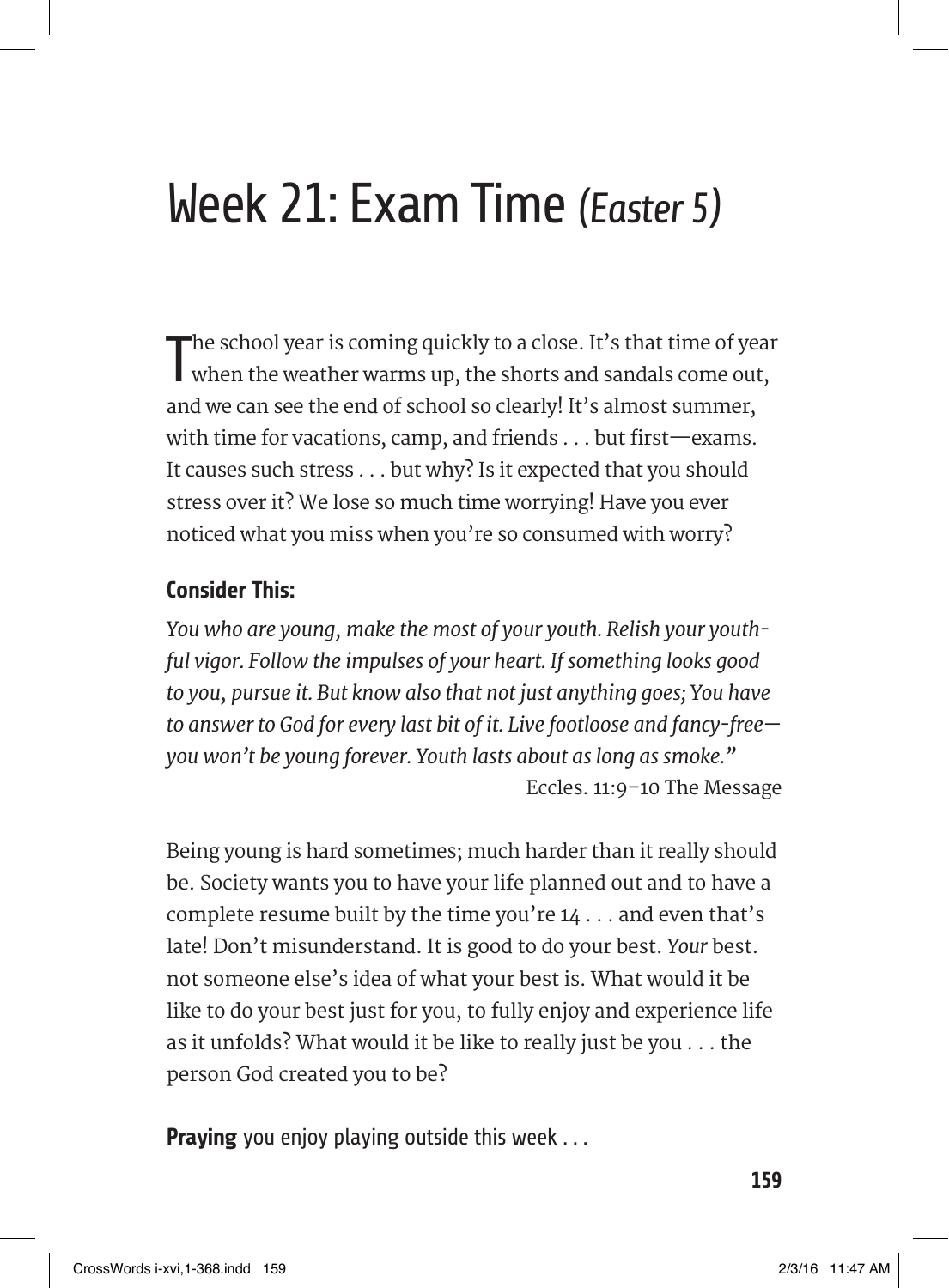May



Initial thoughts: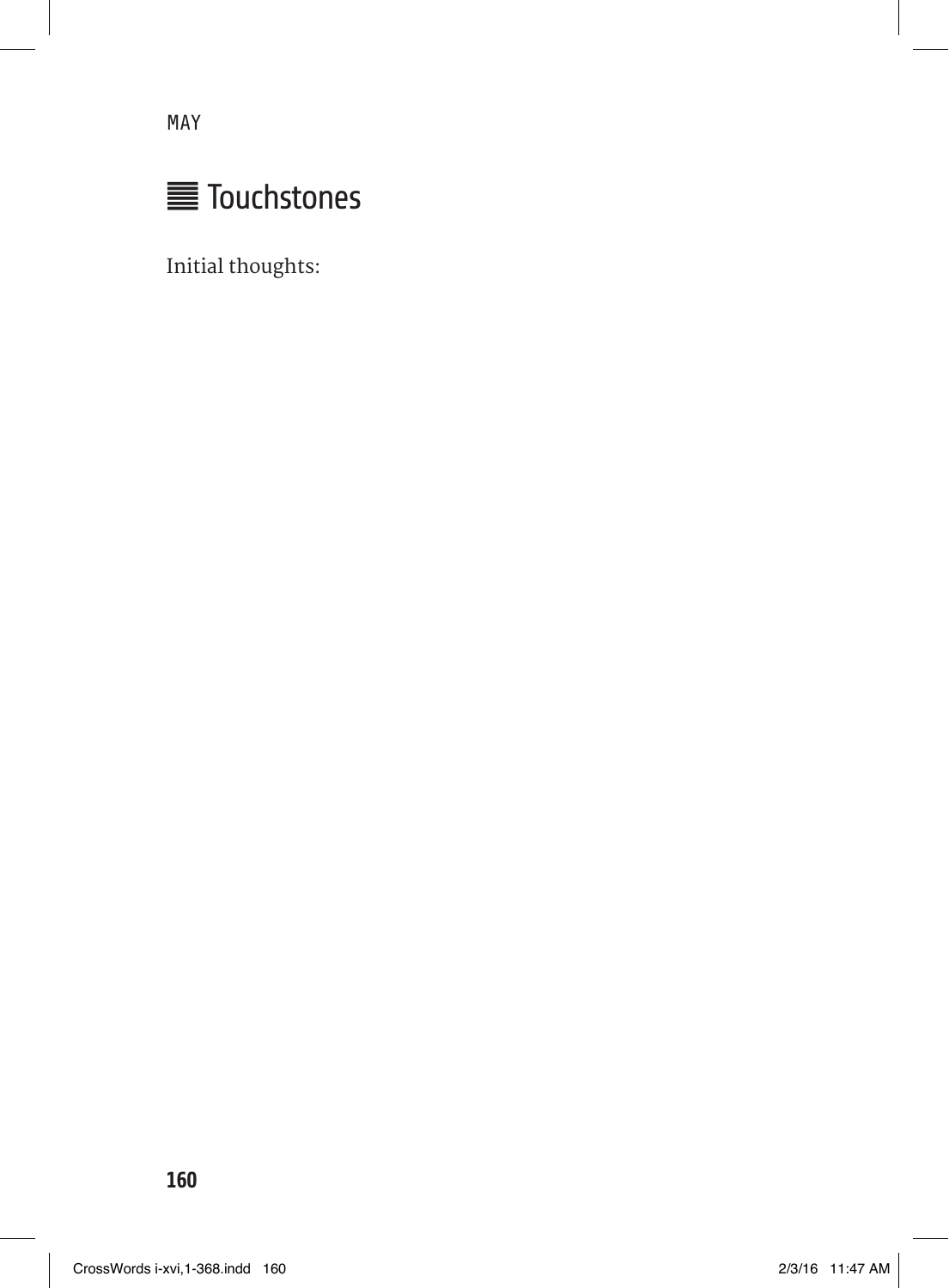## **III** Going Deeper

My biggest worry right now is:

My prayer for helping to put this aside: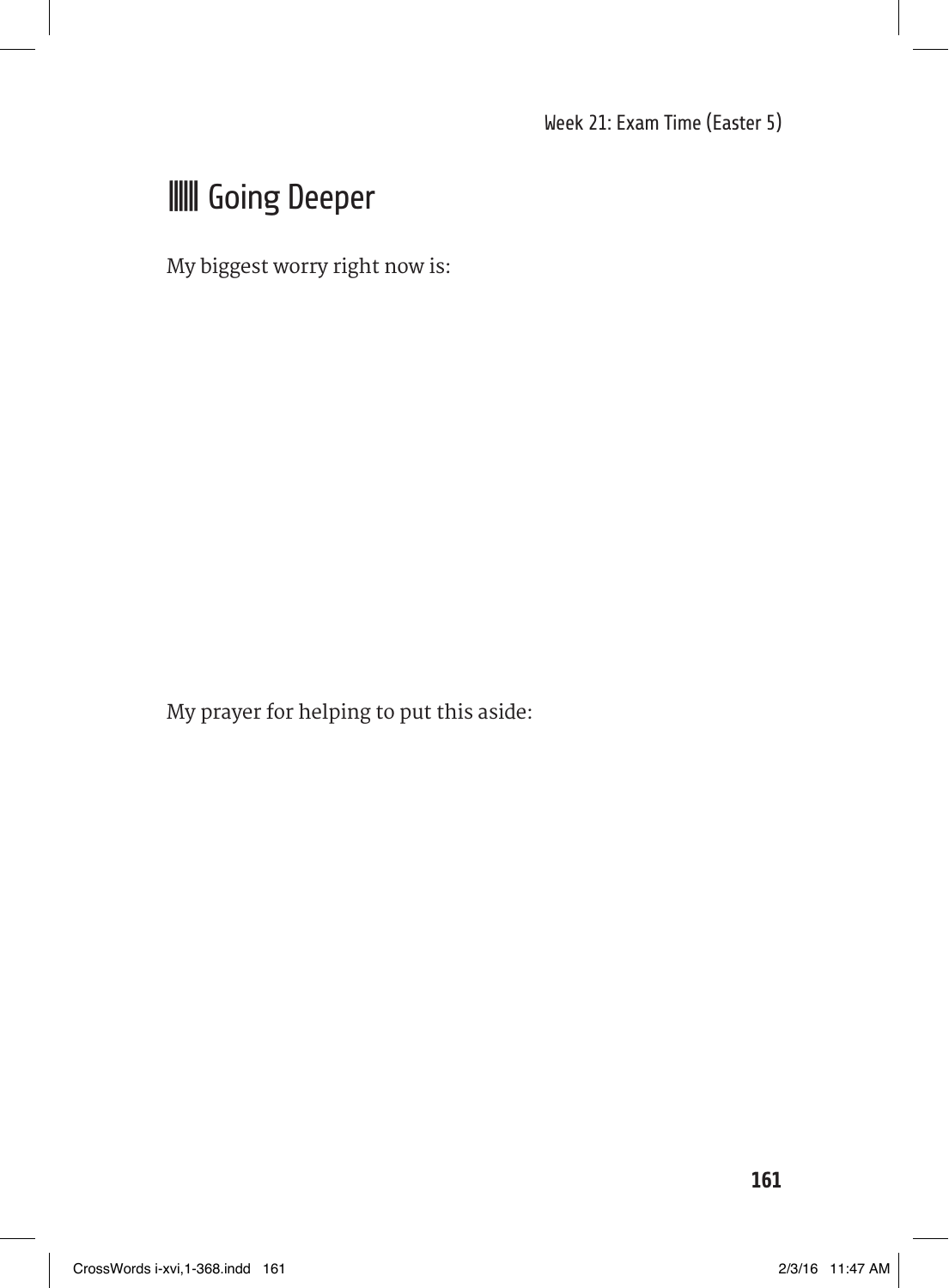Some steps I know I can take to help me feel more at peace:

People who I can ask for help: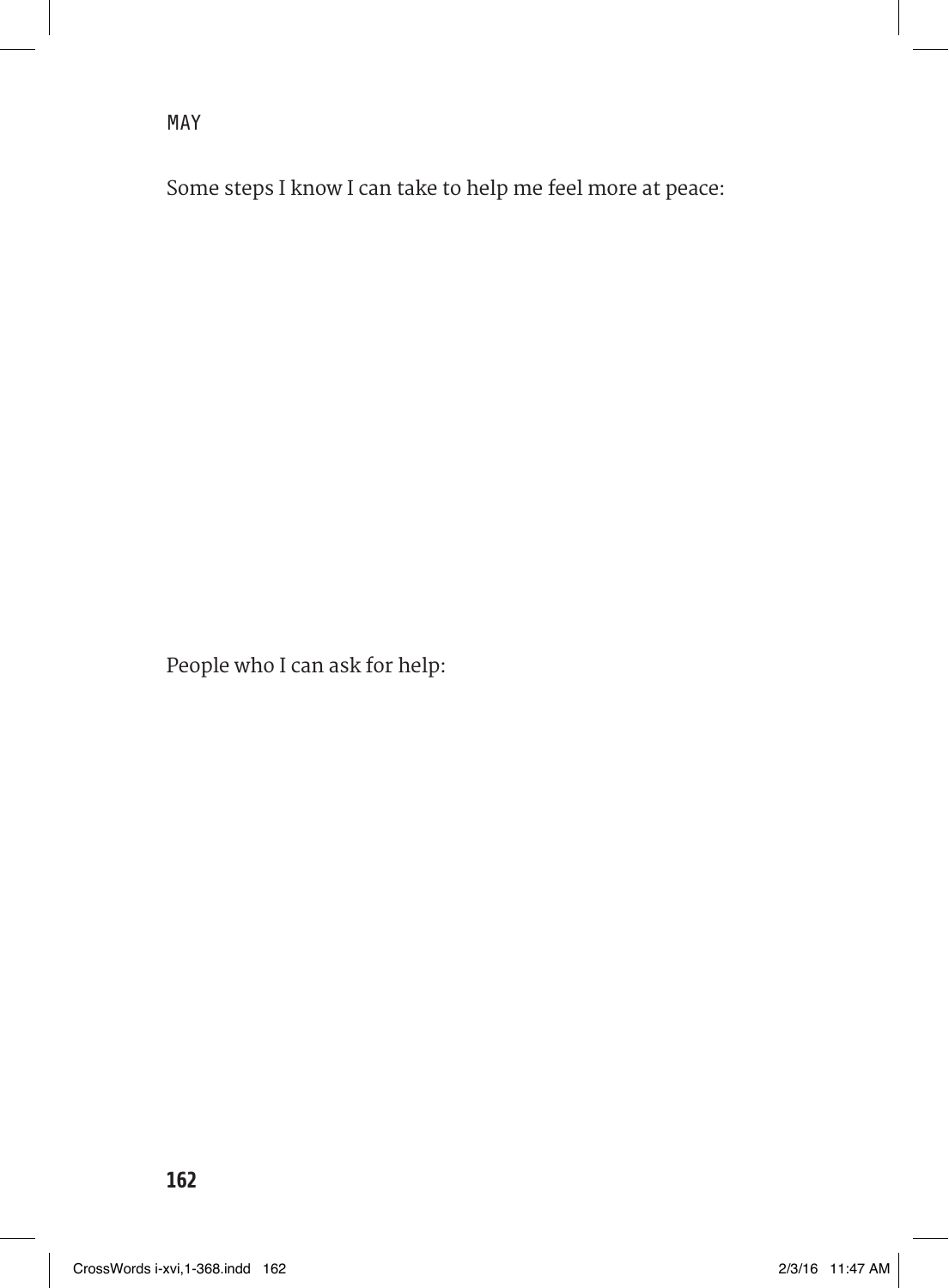Week 21: Exam Time (Easter 5)